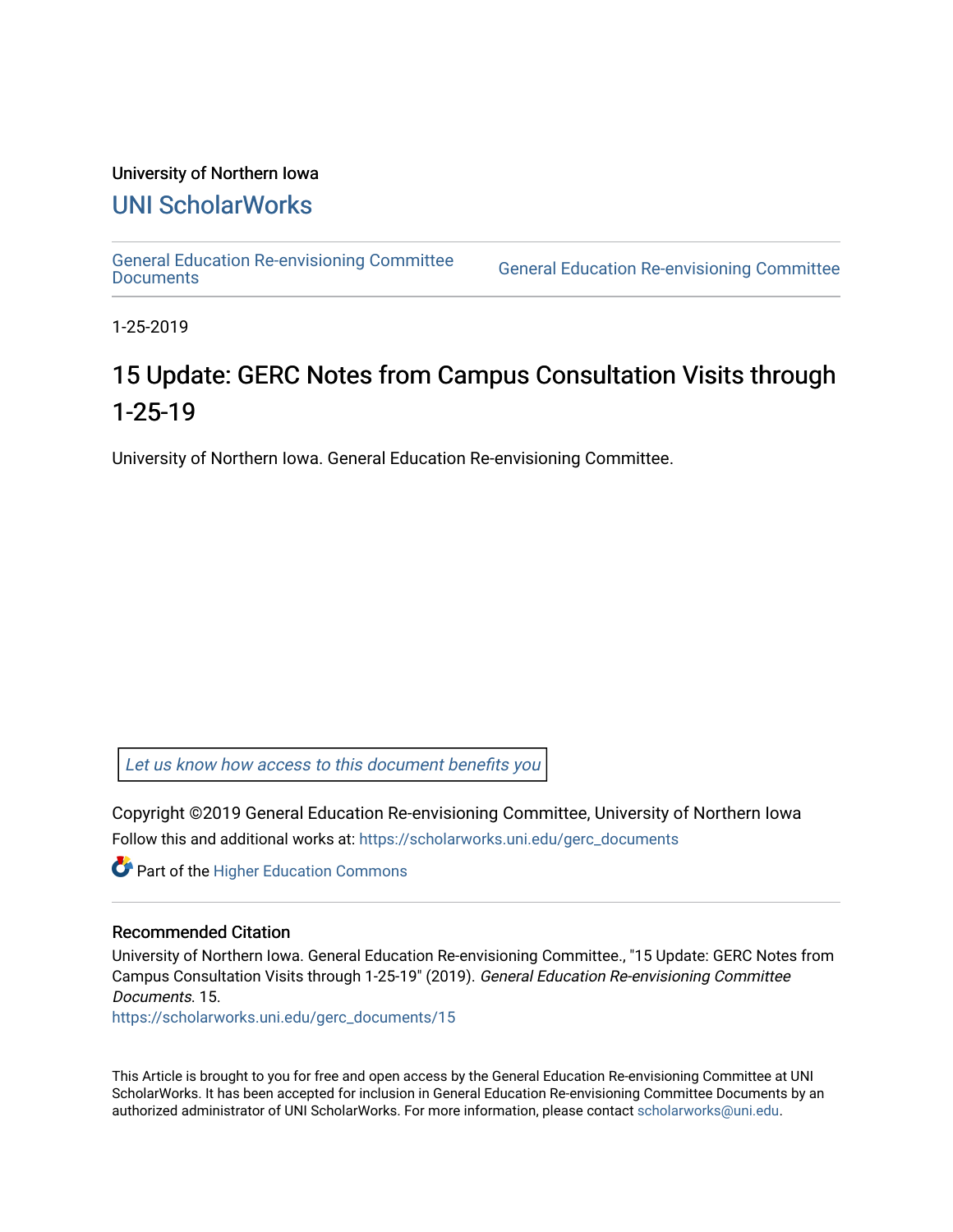# **SUMMARY NOTES from the Gen Ed Revision Committee for FALL 2018 and January 2019 CONSULTATIONS on PROCESS and DRAFT LEARNING OUTCOMES & MISSION STATEMENT**

# **Secondary Teacher Education Senate**

# 11/1/18

Overarching questions/concerns:

- More transparency about the implications of the new program
	- Meaning, what are the implications for faculty hires? And term/adiunct hires?
		- Amy Peterson was present and asked how the United Faculty and/or University Faculty Senate could assist?
		- Gen Ed representatives asked how we can target these people to gather specific feedback from them.
			- Suggestion: Anonymous survey sent just to term/adjuncts to flesh out these concerns
		- GERC might be wise to take the initiative in addressing the HR realities/vulnerabilities (above) rather than waiting and reacting to the inevitable outcry from faculty. No clarity from the senate regarding when & how this would be done.
- Decreasing number of hours in the program means jobs could get cut
- The importance of the shared experience of gen ed is sometimes at odds with the rhetoric encountered in the Professional Sequence, which can be interpreted as "Find out what you are good at and drop the rest."
- Some concern (not pressing in the meeting, but it was mentioned) that they may lose students in their major because they rely on students going through gen ed to scoop up majors (Example: earth science. A student gets excited about earth science because of LAC course, and then they switch to an earth science major).

Positive Comments:

- Secondary Ed Senate is looking to us and how our process goes because they are looking to do a similar process with their educator prep progam.
- Hopeful that reducing hours of program would allow for more hours to devote to minors

## **+++++**

# **Nov 7, 2018 College of Business Senate Meeting**

Ken McCormick, Susan Roberts Dobie, Steve O'Kane, Angie Cox represented the committee

This meeting was very positive.

Support was given for an outcomes-based model.

Support was given for breadth of curriculum.

Concern was indicated about basic literacy and numeracy levels of students and that basic

levels must be achieved before issues like critical thinking can be considered.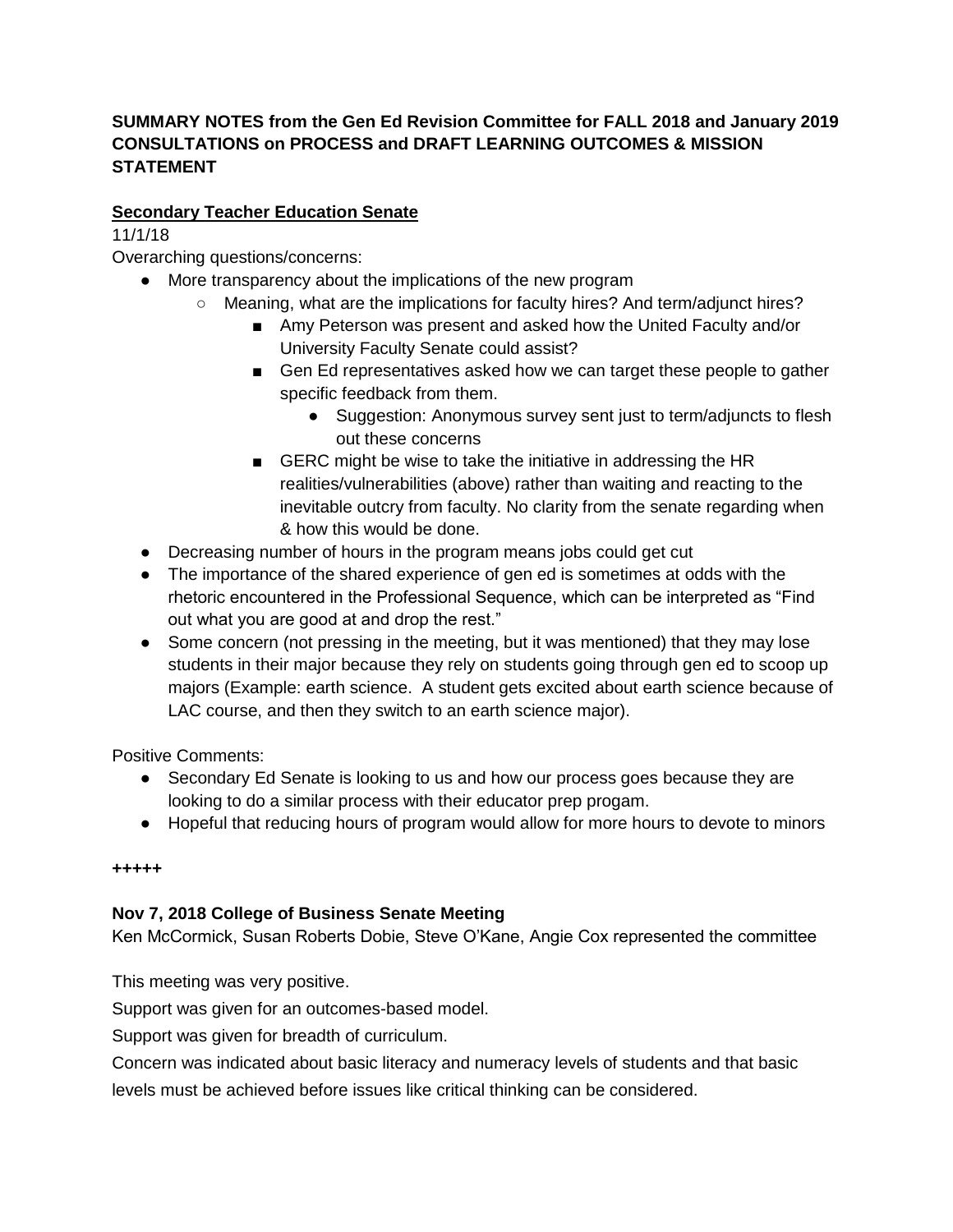Many questions about assessment were asked. Questions regarding time line were asked.

No specific concerns were given.

A suggestion was made that we look at providing students with some pre-programmed modules for remediation to bring people up to the level needed when they are behind.

#### **+++++**

## **University Faculty Senate - November 12, 2018**

Brenda Bass, Steve O'Kane, and Jeff Morgan represented the committee

## Talking points

# 1. **Discussion with representative bodies**

- a. Secondary Senate November 1
- b. CBA Senate November 7
- c. CHAS Senate today
- d. UCC November 14
- e. COE Senate November 26
- f. CSBS Senate Dec 3
- g. Also reached out to Elementary Education Senate, LAC Committee, Library, NISG, Advising Network
- 2. **The learning areas and outcome statements are not a structure**. Structure is to be considered in the spring semester, after establishment of agreed upon learning areas and outcomes.

# 3. **Survey update**.

- a. 5-point Likert scale. Used 'priority' language to encourage wider rankings. All learning areas were 3.34 and above.
- b. Committee is reading all comments; in 3 subcommittees, trying to create a condensed number of learning areas and fewer, more succinct learning outcomes.

| AREA                                      | N   |    |
|-------------------------------------------|-----|----|
| <b>College of Business</b>                | 8   |    |
| College of Education                      | 33  |    |
| College of Humanities, Arts, and Sciences | 96  |    |
| Library                                   | 10  |    |
| College of Social and Behavioral Sciences | 45  |    |
| <b>Student Affairs</b>                    |     | 21 |
| Other                                     | 20  |    |
| <b>Blank</b>                              | 5   |    |
| Total                                     | 238 |    |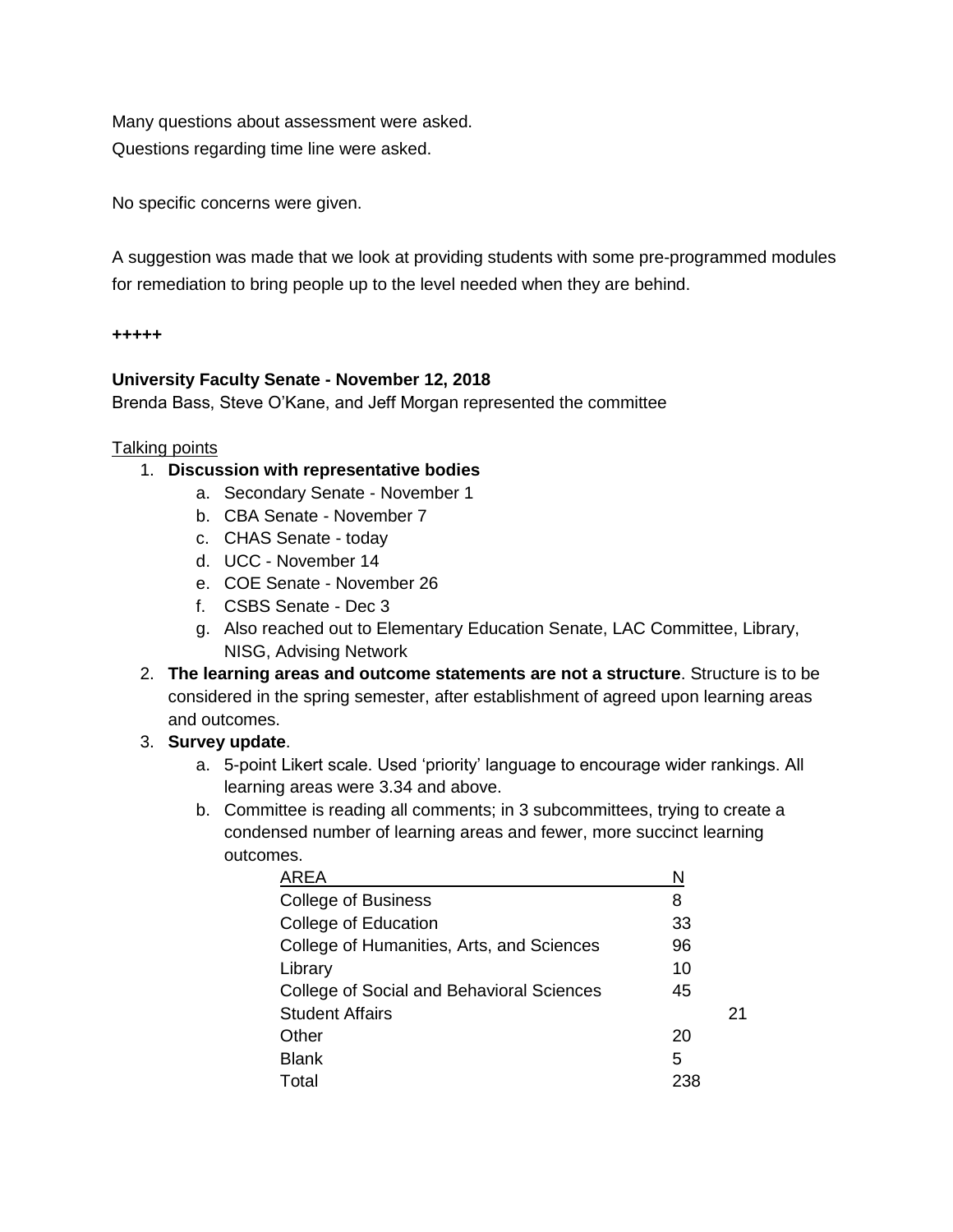## Notes on Discussion

- A senator raised the question about efficiency vs. quality, a discussion that also occurred at the Secondary Education Senate. We assured the Senate that the committee is committed to quality of the general education program we are attempting to create, and that "efficiency" has not been discussed (aside from a possible reduction in the number of required courses.
- A senator raised concern about advance time on any votes will the Senate see the proposed mission statement, learning areas, and outcomes prior to a vote? (Some of this concern is due to lack of advance notice on previous votes.) We assured the Senate that it is our intent to give the Senate sufficient advance notice prior to any future votes at least 2 weeks.
- The Senate had envisioned a vote on December 10 on the mission statement and learning areas; we stated that this was not likely, given the current status of our work and need for advance notice of any proposals. Chair Petersen asked if representatives of the Gen Ed Committee could update the Senate on December 10. We indicated that we would be happy to do so.
- A senator stated that he turns to the provost's website for updates on the process, but there have not been any updates since October 10. Could the committee update the description of their process and work?
	- On a related question, Provost Wohlpart asked if we had considered posting the survey report (with comments) on the website. We might consider this point as a Gen Ed Committee - would this be a wise step?
- A question was raised regarding the winnowing process, given lack of separation on the survey feedback. We stated that we are working in subcommittees to propose structures of reduced numbers of learning areas and outcomes, and that much of the reduction in learning areas is coming from combining
- A representative from the College of Education expressed concern that education programs rely on the current LAC requirements to fulfill several content needs of their programs, and asked whether we are considering this point. We expressed that this seems to be a question of structure, which is not where we are at in the process, but when we get there, we will be considering these issues.
- A question was raised about structure: is our committee going to work to develop the structure? We responded that we believe this is part of our charge, though we may not be the committee that works to *populate* the new Gen Ed program with courses.

## **+++++**

# **CHAS Senate, Nov 12**

Doug and Jeremy visited the CHAS Senate, and it went very well. The overall sense of the room was that the prospect of a new general education program based on outcomes "sounds exciting." There were, nevertheless, a lot of questions and concerns, most of which pointed toward the "structure" conversation on the horizon. Specifically, they were in favor of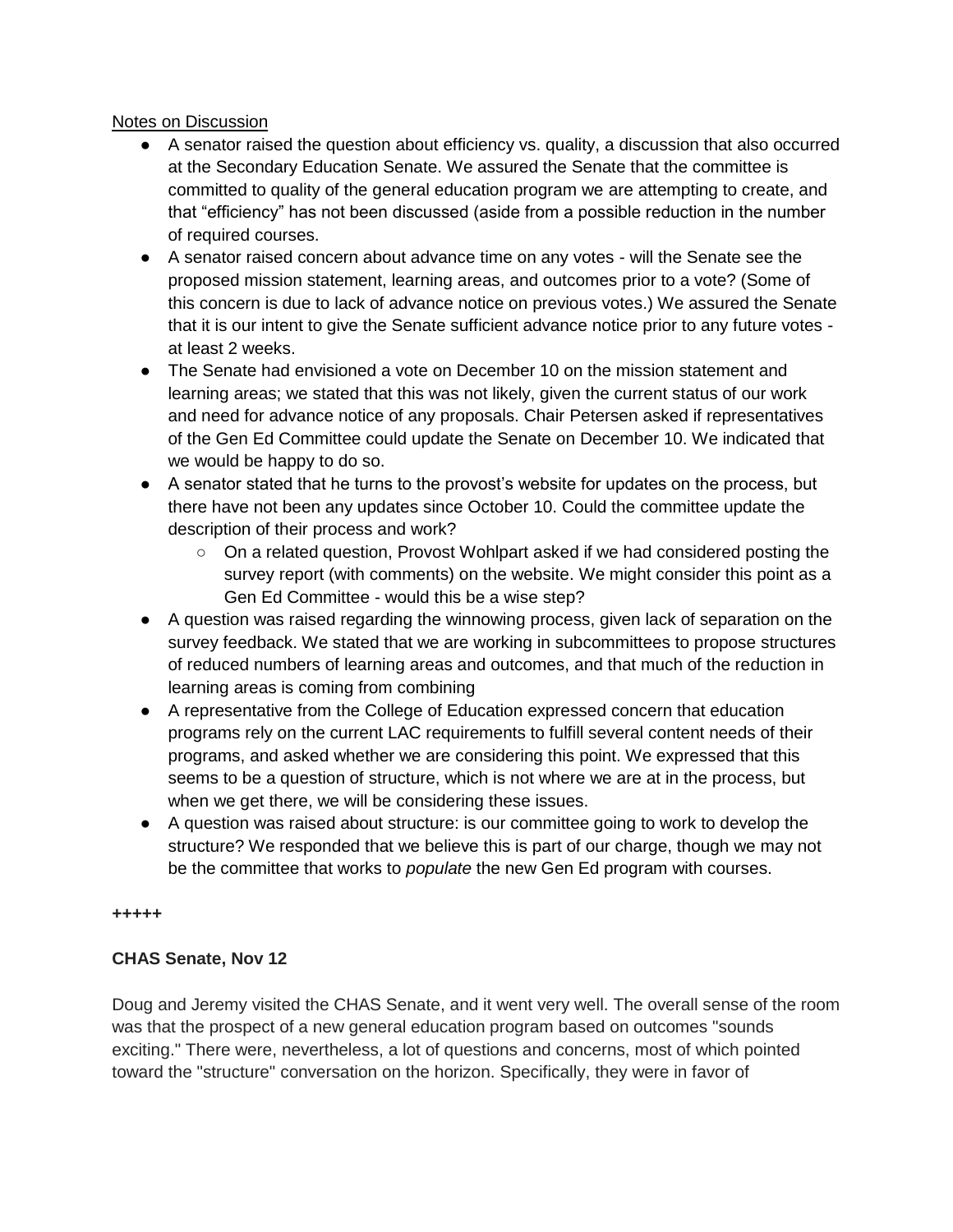transforming general education at UNI so that students no longer (or more seldom) view it as something to "get out of the way."

- Questions about time: What are next steps?
	- (Presenting outcomes and mission to the University Faculty Senate, likely in the early Spring.)
- How does the timeline overlap with HLC visit.
	- $\circ$  (We won't be finished but will likely be seen to have made progress and will have a follow-up visit.)
- Clarification on the CHAS Senate's role in the process, i.e., are votes at this level binding?
	- (No, the college senate's are meant for consultation; our committee's job will be to synthesize and/or reconcile feedback from all parties.)
- Which of the two mission statements was preferred?
	- (The longer one, which we're now focusing on.)
- A concern that the focus on outcomes might end up with a completely skills-based curriculum.
	- $\circ$  (There is a balanced mix of skills, knowledge, and dispositions in the outcomes.)
- An encouragement to consider value-added elements like a certificate as way to help with recruitment.
- A comment that this new model has the potential to open up more classes in departments that currently only have one way to "fit" into the LAC.
- A concern expressed over how to propose new classes and have them move efficiently through the curriculum approval process.
	- (A consideration of some temporary expedited process.)

# **+++++**

# **University Curriculum Committee - November 14, 2018**

Steve O'Kane and Jeff Morgan represented the committee

Talking points: below is a brief outline of information shared with the UCC; *largely same as Faculty Senate from Monday*

# 1. **Reasons for Revision**

- a. Academic Master Plan
- b. HLC Concerns
- 2. **Committee Charge**

# 3. **Process**

a. Spring 2018 - create process; approved by faculty senate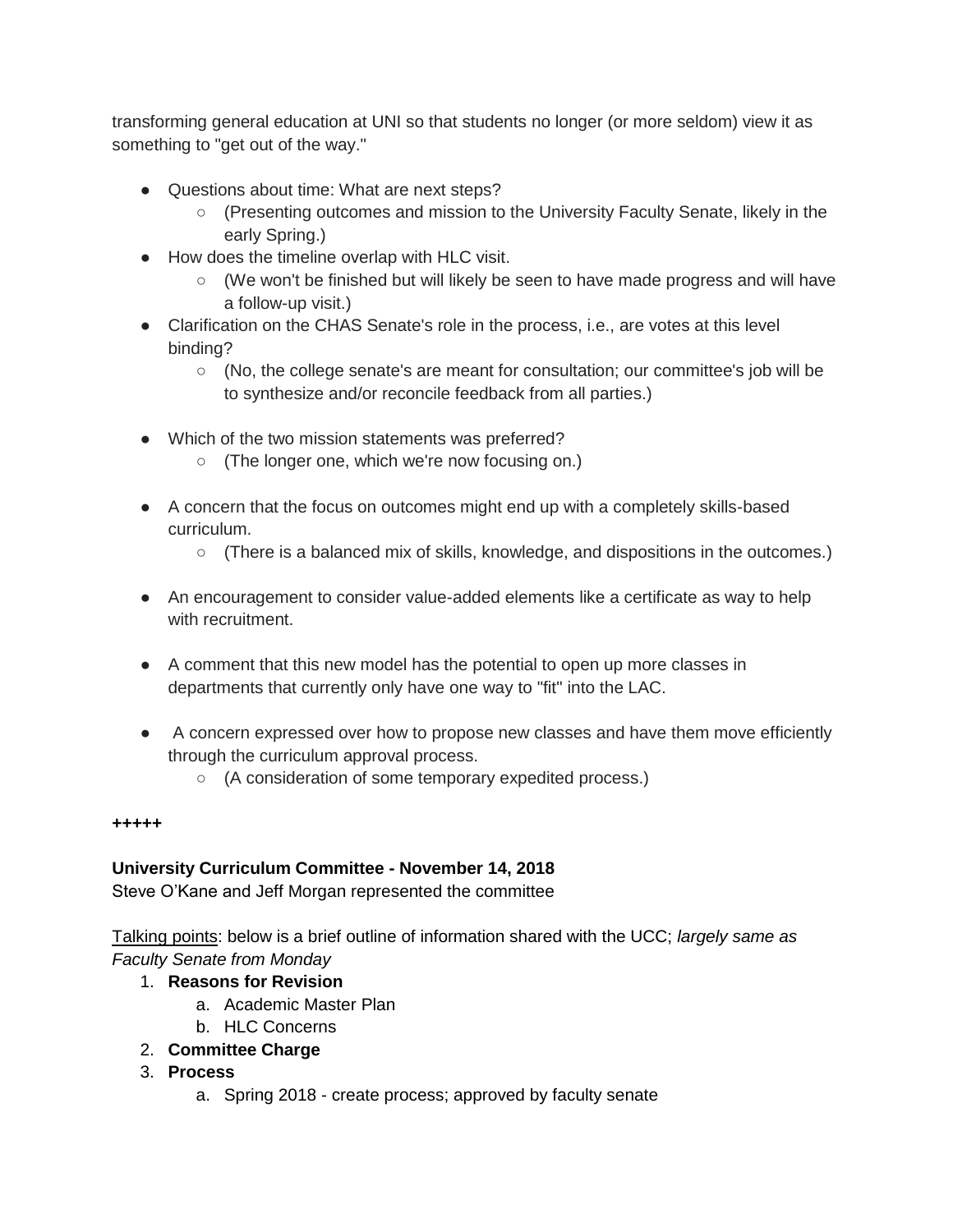- b. Fall 2018 mission statement, learning areas, and outcomes
- c. Spring 2019 structure (though learning areas and outcomes)

# 4. **Discussion with representative bodies**

- a. Secondary Senate November 1
- b. CBA Senate November 7
- c. CHAS Senate November 12
- d. Library November 14
- e. UCC today
- f. COE Senate November 26
- g. CSBS Senate Dec 3
- h. Also reached out to Elementary Education Senate, LAC Committee, NISG, Advising Network
- 5. **The learning areas and outcome statements are not a structure**. Structure is to be considered in the spring semester, after establishment of agreed upon learning areas and outcomes.

# 6. **Survey update**.

- a. 5-point Likert scale. Used 'priority' language to encourage wider rankings. All learning areas were 3.34 and above.
- b. Committee is reading all comments; in 3 subcommittees, trying to create a condensed number of learning areas and fewer, more succinct learning outcomes.

| <b>AREA</b>                               | N  |
|-------------------------------------------|----|
| <b>College of Business</b>                | 8  |
| College of Education                      | 33 |
| College of Humanities, Arts, and Sciences | 96 |
| Library                                   | 10 |
| College of Social and Behavioral Sciences | 45 |
| <b>Student Affairs</b>                    | 21 |
| Other                                     | 20 |
| <b>Blank</b>                              | 5  |
| Total                                     |    |

# Notes on Discussion

- With an outcomes-based structure, might the General Education program look very different for different majors? It might, but we are not at the point of structure.
- Steve mentioned the understanding our committee has of a suggested length of 36 hours (or fewer.) Some conversation about double-counting proceeded.
- Patrick Pease pointed out that a shortened General Education program might trigger programs to add more hours in required majors, which has UCC implications. Second, if some currently double-counted courses are removed from the new structure, this might cause some problems with current majors - UCC will need to be proactive in encouraging programs to examine their majors with a new general education structure. Riehl pointed out that the faculty senate is the one with the power, and must make the charge to the UCC.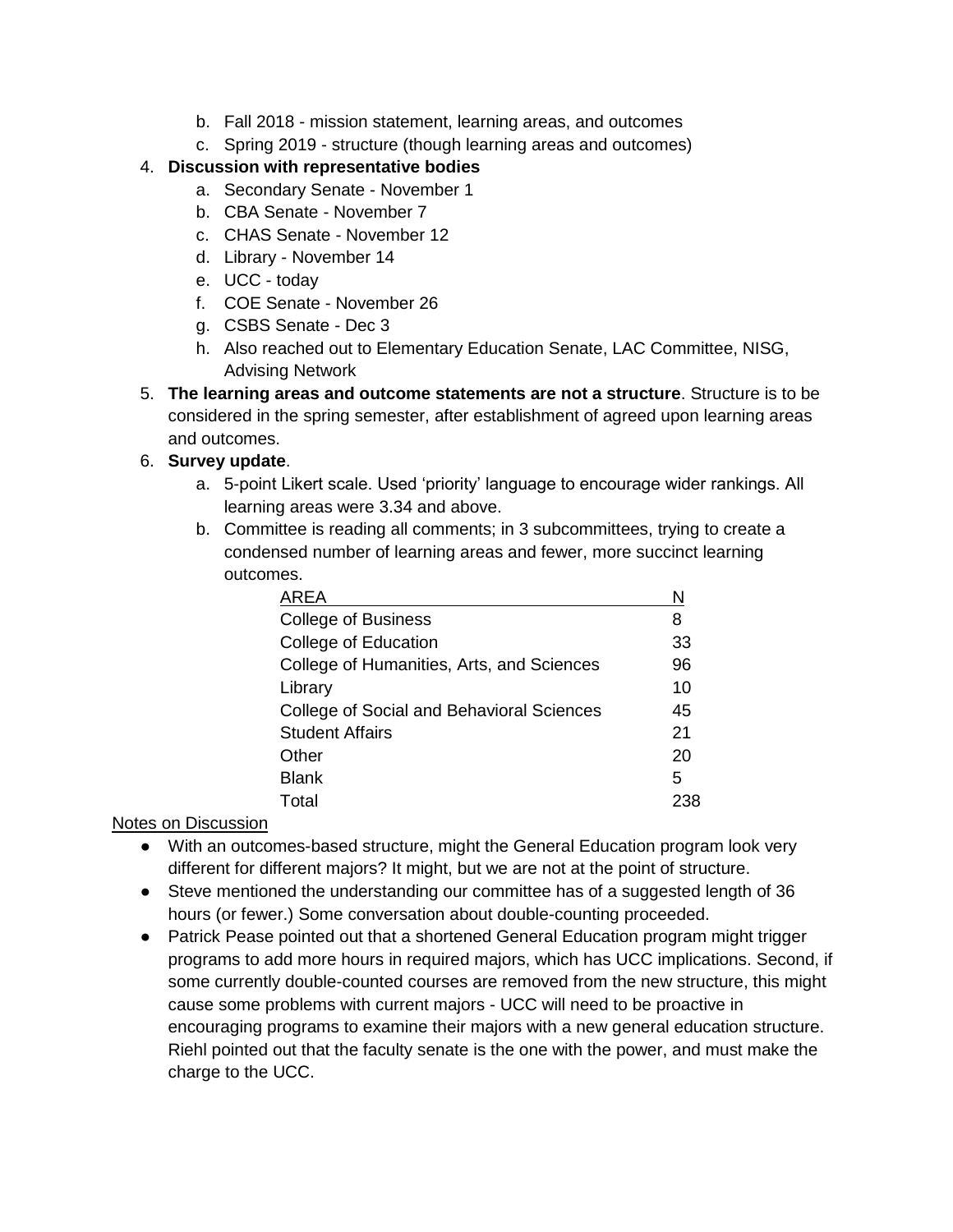- If a variety of courses are allowed to meet the learning outcomes, it might make majors have more distinct programs and make it more difficult to switch between majors.
- If courses are allowed to "apply" for consideration to meet outcomes, courses will have to agree to provide artifacts. What counts? Who assesses?
- Some courses might need to move to common syllabi.
- One committee member expressed concerns about moving to an outcomes structure as the end point; in his view, just having outcomes does not create a general education program.
- One committee member expressed the view that students are currently not given a large amount of choice, and would encourage a new structure to encourage more choice.
- One committee member asked why a wider variety of courses didn't count in our current structure - for example, other calculus courses in place of Calculus I?
- Should we perhaps not require any double-counting? (This doesn't funnel certain majors into certain courses like it does in present structure.)
- Question about 'Learning Areas' sounds like structure. Is it?
- Question about input outside of the faculty. Steve mentioned that we have student members. Suggestion that we might consider asking alumni?
	- $\circ$  Follow up: alumni and student opinions matter, but they only know what they were exposed to, and often lack breadth of view
- The articulation agreements with community colleges is important view that the process needs administration support re: rigor of counting courses for any new structure.
	- Some members expressed the opinion that we need to have a rigorous process for considering which courses can be counted
- Pease asked about the role of the UCC; I stated that it's our understanding that any proposals will be brought to bodies (including the UCC) in advance of any senate vote
	- UCC sees issues of double counting, efficiency, length of major, etc. that are not always seen by individual programs, faculty senate, etc.
- Departments can't make decisions is isolation; this needs to be a campus-wide conversation
- Question about hours: Is 36 enough of a cut? What about 30? (one year; ¼ of the major)
- Please keep UCC in the loop as the process moves forward

# **Library Senate, November 14, 2018**

Doug, Steve, and Angie attended.

## Comments:

Communication and critical thinking are "very germain" to the work of the library. While the library can significantly contribute to information literacy as a learning outcome, there isn't enough manpower in the library to shoulder that on their own. Other colleges would also need to teach information literacy.

Questions: Will a draft be ready for spring HLC conference?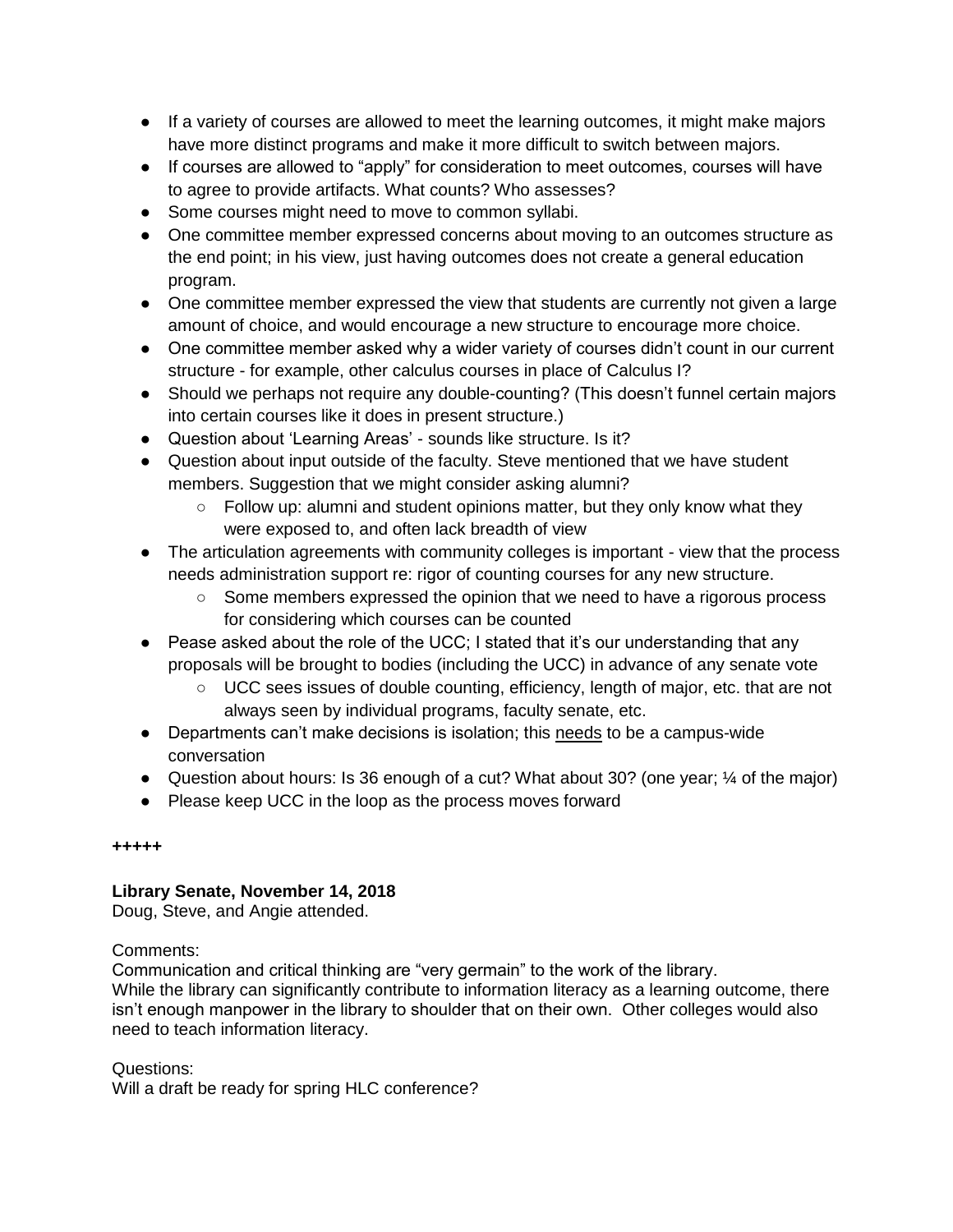Is there some concern from other colleges about certain disciplines not being reflected in the learning outcomes? If students don't enroll in certain disciplines/courses, departments may suffer as a result.

#### **+++++**

## **Elementary Teacher Education Senate**

Mary Donegan-Ritter and CJ Aldape and Angie Cox represented the committee 11/15/18

Overarching questions/concerns:

- 1. What about content?
- 2. Can you give us some examples of outcomes? What do you mean by outcomes?
- 3. How much shorter is the hope (how many credits)?
	- a. "Not much less"
- 4. Assessment
	- a. How are we going to be assessed?
		- i. Who desires to assess?
- 5. Was some revision done recently to LAC?
- 6. Student feedback?
- 7. What about transfer students?

#### **+++++**

## **College of Education Senate - November 26, 2018**

Angie Cox, Mary Donegan-Ritter, and Jeff Morgan represented the committee

## Talking points (Angie led discussion):

- 1. **Why? Reasons for Revision**
	- a. Academic Master Plan
	- b. HLC Concerns
- 2. **Process**: we had a process approved by faculty senate. We're at the step of developing learning outcomes; structure comes next.
- 3. **The learning areas and outcome statements are not a structure**. Structure is to be considered in the spring semester, after establishment of agreed upon learning areas and outcomes.
- 4. **Survey update**. Sent out a survey in early November.
	- a. 5-point Likert scale. Used 'priority' language to encourage wider rankings. All learning areas were 3.34 and above.
	- b. Committee is reading all comments; in 3 subcommittees, trying to create a condensed number of learning areas and fewer, more succinct learning outcomes.

## Notes on Discussion

- Question: Does the process allow different majors to have different competencies?
	- Perhaps this is a question of structure.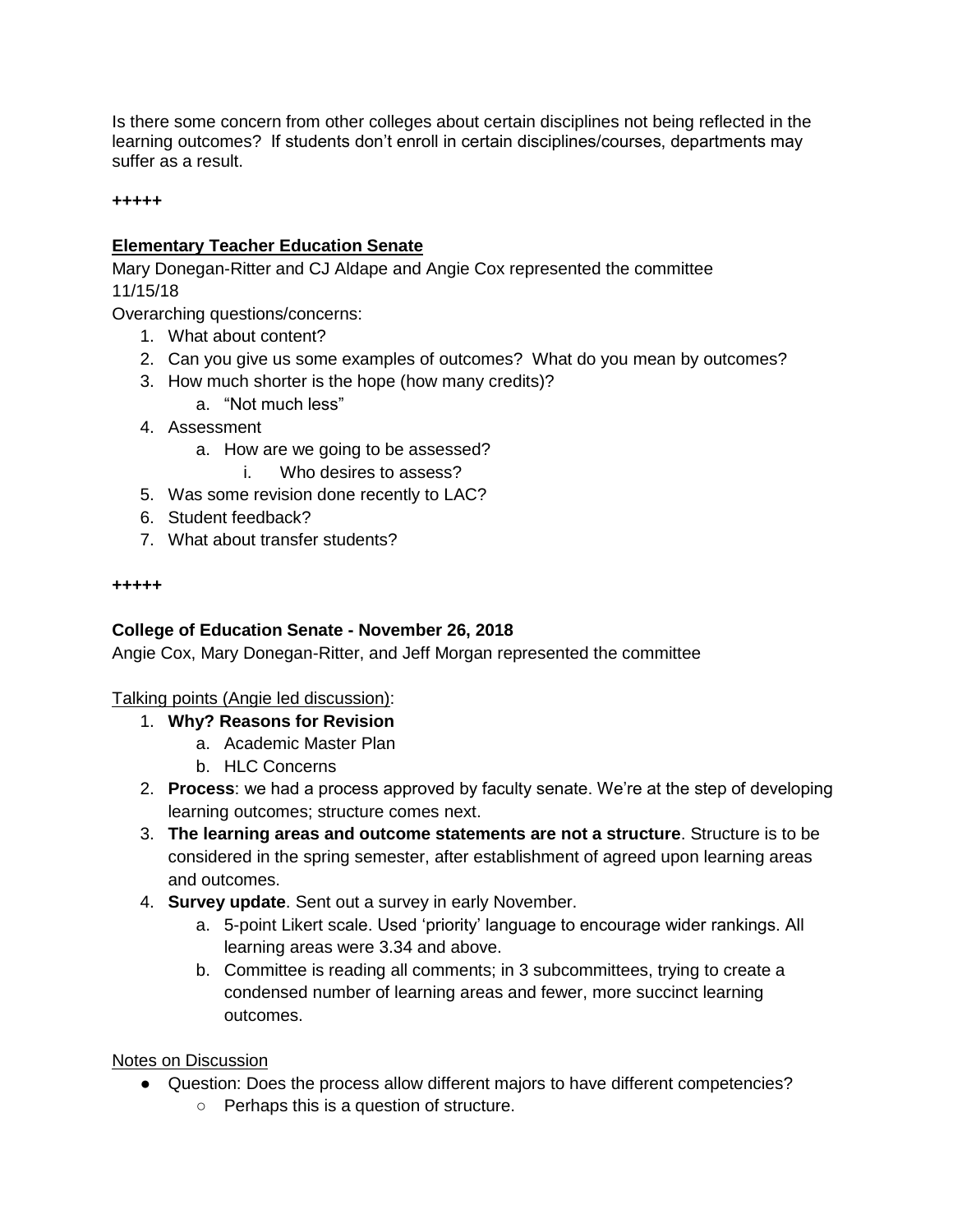- $\circ$  It is also our understanding that all outcomes will apply to all students in the general education program; individual programs still have outcomes appropriate to their specific majors, minors, etc.
- We also stated that any set of learning areas and outcomes proposed to the faculty senate will be given sufficient circulation/discussion time with the campus community, even though the only vote comes at the faculty senate.

Ana Kogl and Jeremy Schraffenberger meet with faculty in the **Dept. of Philosophy and World Religions, 11/28/18:**

- On Wednesday 11/28, we met with eight faculty members in Philosophy & World Religions 4:30-5:15 pm.
- One faculty member said that moving from a discipline-centric to an outcomes-based GEP was refreshing because the majors in this department are "found." Therefore, more of their classes have the potential to be included in the GEP. There was also some concern about a program in which *every* class would conceivably fit.
- There was concern by one faculty member that her answers to the survey might have been skewed based on a misconception about outcomes vs. disciplines.
- There was strong agreement among all present that the data from the recent survey should be shared with the campus community through the Provost's website. There was a follow-up question asking if we might be able to summarize the results for them and/or point to trends we noticed.
- There were questions and concerns about our timeline, specifically worry that the outcomes would be voted on by the Faculty Senate too quickly. It was proposed that the upcoming outcomes we're currently working on be sent back out to faculty for more feedback. In general, everyone in the room was advocating for a maintaining a slow and deliberate pace.
- There were questions we weren't able to answer specifically about next steps regarding structure and how classes will be chosen to populate this structure.
- There was conversation about the need to establish and agree upon a shared common lexicon concerning outcomes and outcomes assessment. Jeremy suggested that the provost should video his outcomes assessment workshop and make it available to everyone on campus.
- There was some grumbling about the listening sessions. Some said it was "like kindergarten," and another said it was "frankly insulting."

# **CSBS Senate - December 3, 2018**

Ana Kogl, Jeremy Schraffenberger, and Jeff Morgan represented the committee. Brenda Bass was also present.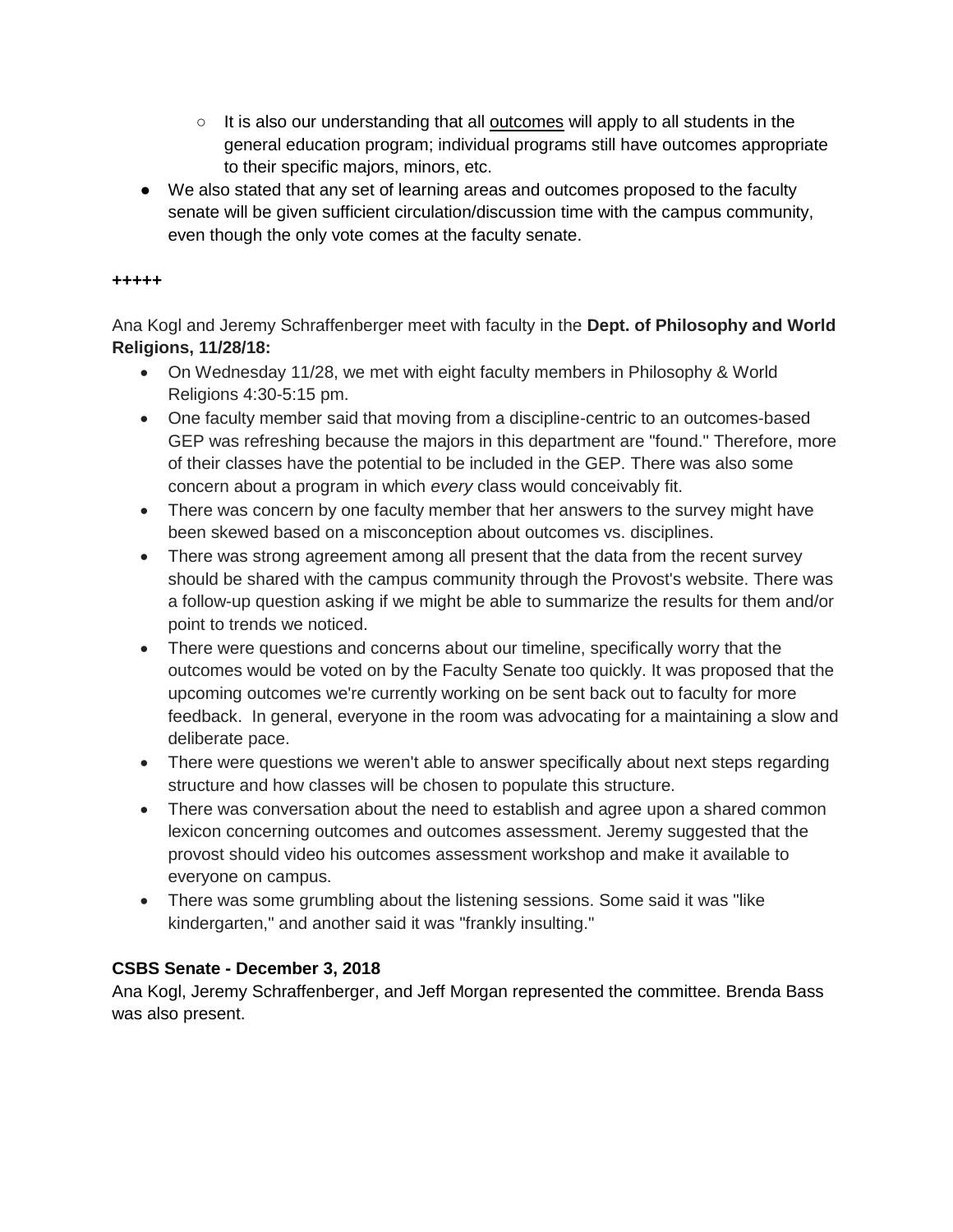## Talking Points (Ana led discussion)

- Gen Ed Committee was charged by Faculty Senate with revision: generate new mission statement, learning outcomes, and structure. Additionally, determine a new name (if warranted.)
- Learning outcomes are separate from the structure; we have not yet taken on structure considerations.
- Current structure is a "distribution" model. We are working on an outcomes-based model: What do we want students to know? What skills do we want them to develop?
- All current courses are set aside; they may fit back into the structure.
- Charge was also to shorten the length, but this has not been mandated.
- Why? The Academic Master Plan calls for a more intentional coherence. Additionally, the HLC has repeatedly expressed concern about the LAC, including a lack of assessable outcomes.
- Process was developed by a subcommittee and previously approved by the Faculty Senate. Visiting with various bodies, including college senates, is part of this process.
- We came up with a relatively long list of goal areas, asking faculty about mission statement drafts and learning area lists in listening sessions and via a campus-wide survey. Currently, we are working in subcommittees on draft models of learning areas and outcomes. To inform this work, we are reading comments from the survey.
- Next stage is to present the Faculty Senate with a list of goals and outcomes. We will consult with the Senate next Monday, 12/10, but a vote will likely not take place until early in the spring semester, although there has been discussion about soliciting an additional round of feedback from the campus community.
- The committee is willing to meet with departments who have concerns or questions.
- Once structure is approved, we would move to having faculty apply to have courses included in the new structure.

# Discussion/Question (committee comments indented)

- Is the thinking that the assessments will be of areas in the Gen Ed, or specific courses? We are being asked to provide course-level learning outcomes starting next semester.
	- The new program will revolve around the learning outcomes. Courses that apply to be part of the new program will detail how the learning outcome(s) associated with the course will be collected for assessment. Outcomes for the Gen Ed program that are included would likely be a small minority of overall course outcomes.
- Once the current LAC is demolished, the coordinating structure is also demolished. How do we go about working on interdisciplinary courses?
	- This will need to become part of the conversation about structure.
- Who makes sure these outcomes are addressed?
- When you offer the learning areas and outcomes, are you also going to be presenting the assessment instrument alongside of the outcome?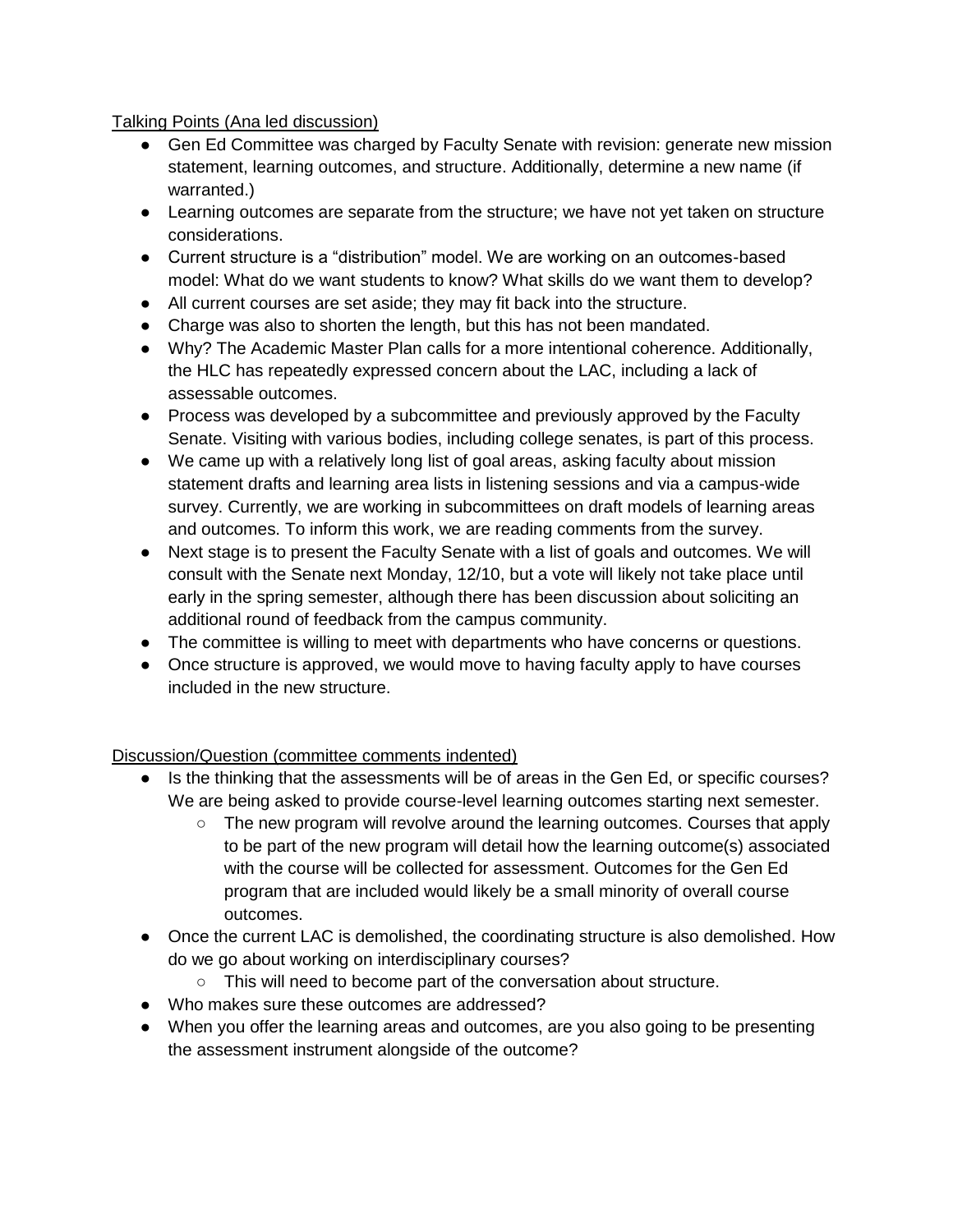- The assessment plan will be similar to what has been pushed by the provost's efforts in the current assessment efforts. The learning outcomes will likely be more stable, whereas rubrics may change/evolve over time.
- We have been charged with coming up with assessable outcomes, not necessarily the *mechanics* of the assessment.
- Provide us with at least a rationale that the particular outcome is assessable.
	- Part of the structure will involve a coherence examination.
	- What we are coming up with must be somewhat general. Perhaps rubrics come from the persons who will be teaching in a particular learning area.
- The committee must consider assessment and structure at this stage (historian perspective) - things may sound good at this stage, but be impractical to actually pull off.
- Different methods and standards will be used in an honors section with a few students vs. a large lecture section with introductory students.
- Who is responsible if the outcomes of the assessments deviate from the expectations?
- We are thinking about goals and outcomes what we want every college graduate to come out with - but it will be content specific.
	- Individual courses will have very specific content-related outcomes that can't be in the LAC. Perhaps there can be a more general LAC class that addresses multiple outcomes. A distribution model starts with numbers and categories.
- Have you looked at Florida Gulf Coast? Their model has some categories with large numbers of options.
	- This concern has been voiced with other bodies.
	- $\circ$  It is part of this committee's charge to determine whether we can have 6,000 course lists for particular outcomes.
	- Legitimate concern you can take a critical thinking course from someone who doesn't have a liberal arts background.
- Skills and content are not divisible.
	- Absolutely agree.
- Does this have to be a liberal arts core? Can we move to a skills and competencies model?
	- $\circ$  There seems to still be a mix within the current list of outcomes.
- What about students who see the LAC as a barrier how can we make it so they see it as needed?
- There are many things not seen clearly at 18 that are seen clearly at 40.
	- There is some level of challenge and fun in teaching initially resistant students.
	- We can have a longer conversation about what a student thinks when they view the core or think about "liberal arts."
- "General education" is a term used elsewhere; possibly less off-putting to teenagers.
	- Leading with outcomes might help to fight this battle here's what you are able to do after completing this class.
- There is some conversation about shifting the focus of this institute towards job skills and away from traditionally academic skills.
	- Employers want writing, communication skills. This can also be good job preparation.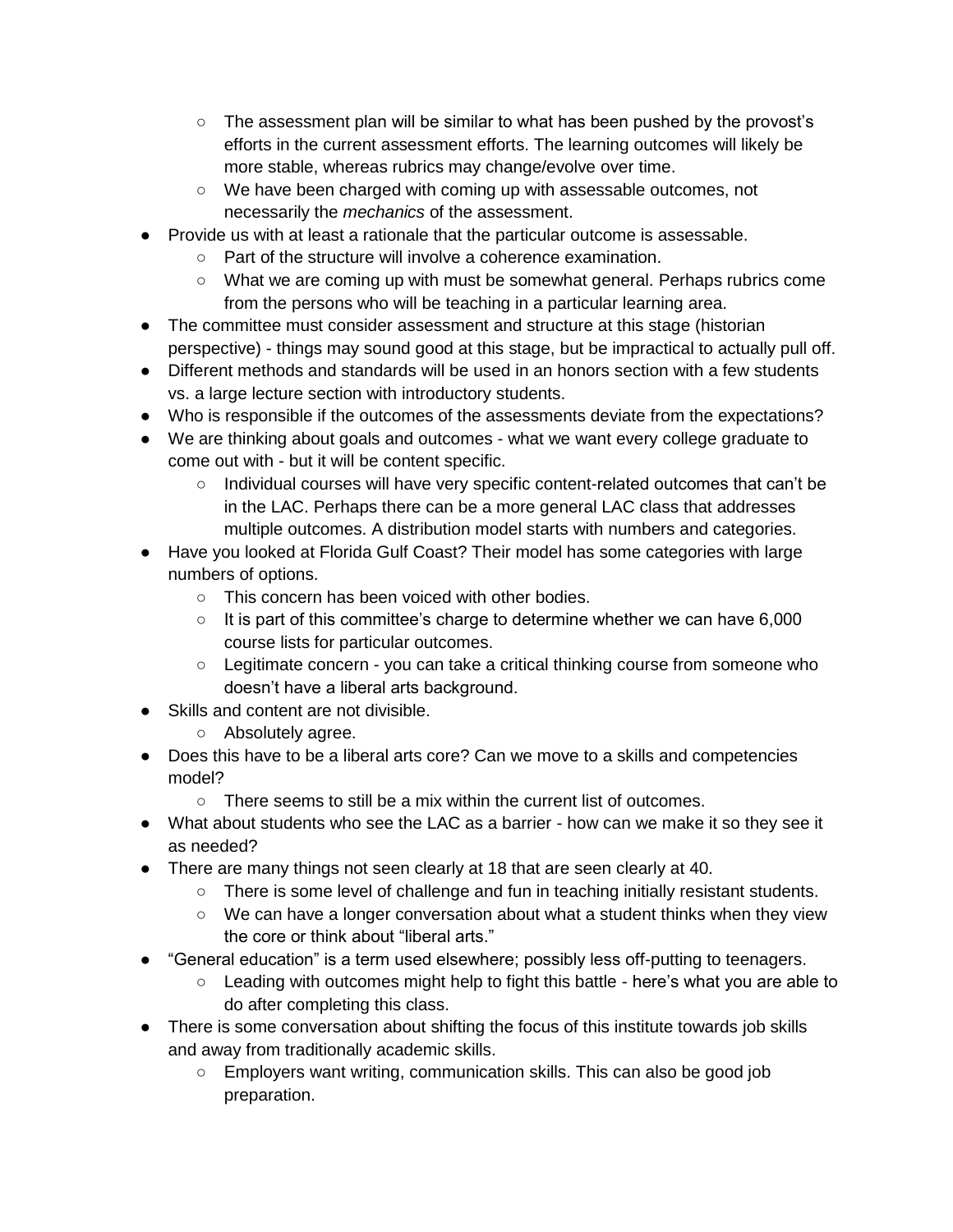- There are issues in the future: who is grandfathered in? How will courses transfer? Big question: why this? How/why will this be sold to future students? And perhaps faculty (rather than the message that we're being forced to do this.)
	- Think in frame: What would I teach college freshmen if I had the opportunity?
- This message was not articulated to department: they have seen this as a "how does my course fit in?"
	- The best courses are taught by people who are passionate.
- The reason we are doctors teaching these courses is that we're in a better position to know what learners should learn; we must be wary of changing this to meet "consumer" demand.
	- What people want is the whole package to review and give feedback on, but we cannot do this. Be assured the committee is listening to all feedback, even as we talk about a highly unfinished product.
- One advantage to faculty conversations allows concerns to be raised that will appear down the road; ramifications in the future may be more serious if these are not considered at this point.

# **Advising Network Meeting**

12/5/18 Greenhouse Classroom 35 Committee Members Present: Mary Donegan-Ritter, Angie Cox, and Heather Asmus

# I. **Why? Reasons for Revision**

- A. Academic Master Plan
- B. HLC Concerns
- C. Time to make a change
- II. **Process**: we had a process approved by faculty senate. We're at the step of developing learning outcomes; structure comes next.
- III. **The learning areas and outcome statements are not a structure**. Structure is to be considered in the spring semester, after establishment of agreed upon learning areas and outcomes.
- IV. **Listening Sessions -** were held in October
- V. **Survey update**. Sent out a survey in early November.
	- A. Committee is reviewing feedback and survey results.
	- B. Committee members are visiting each college senate, faculty senate, and other groups to hear feedback, thoughts, ideas and update on our progress.
- VI. Questions / Comments:
	- A. Supportive of making the GE shorter. Currently, it is too long for students who want to pursue double majors, minors, and certificates. Would like to see more flexibility for students.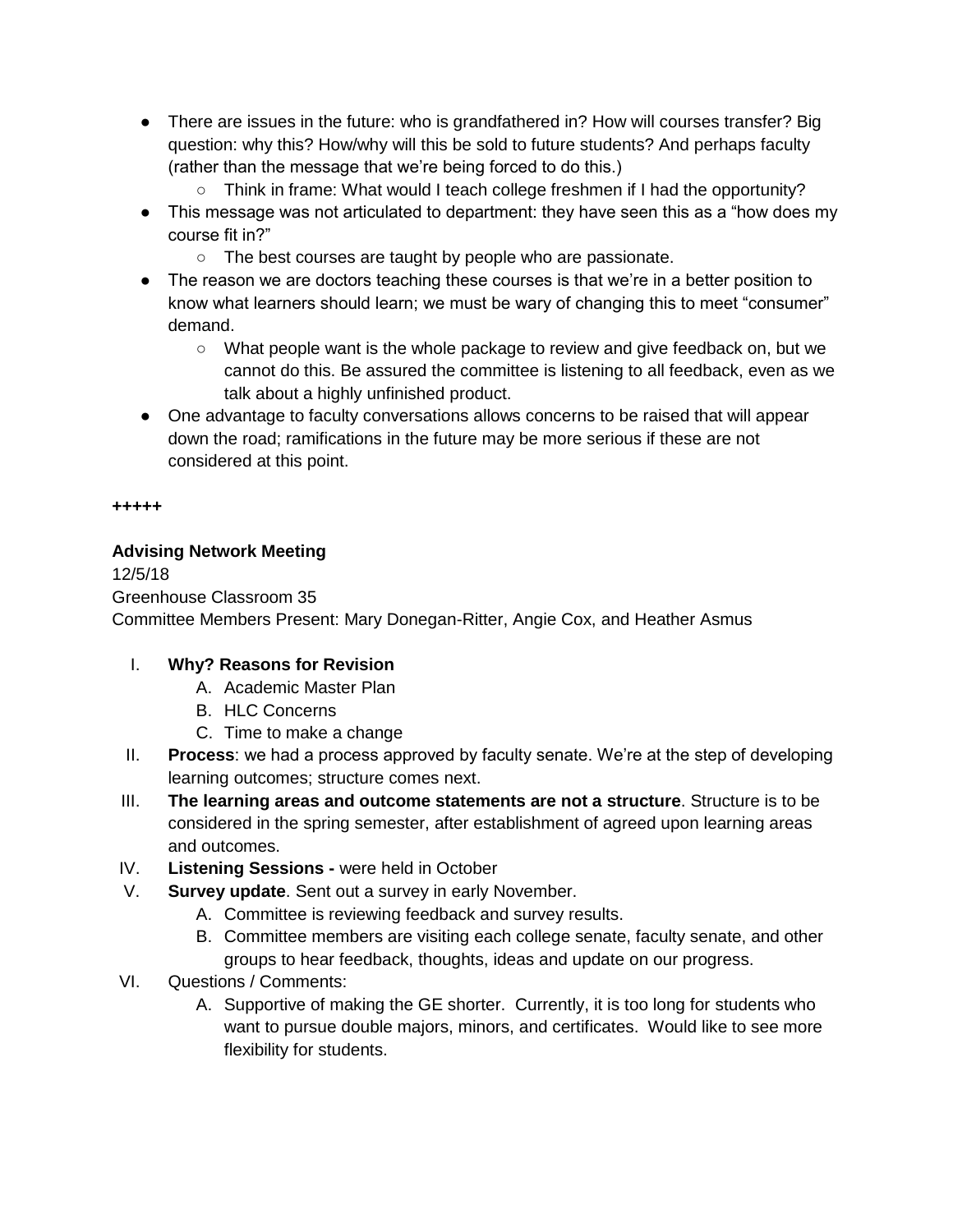- B. Why do we need 8 outcomes? 3 or 4 seem sufficient. Remember that outcomes have to be assessed, and the more we have the more work it will take to assess them. Take the top three from survey results.
- C. Support for having a GE that applies to all majors (that is one way UNI stands out from other Universities). Look to our GE to make UNI stand out.

#### **Student Input - NISG**

Committee members CJ Aldape and Tristan Bernhard have spoken with the upper cabinet for NISG, and Brenda Bass and John Fritch have had further conversations with NISG President and Vice President

#### **+++++**

# **Dec 14, 2018, Update to the Liberal Arts Core Committee (LACC) GERC Members present:**

Ryan M, Chuck H, John O, Deedee H, John F

#### **Summary:**

They seemed open to the direction we were going. They seemed receptive to the argument that we needed to revise our existing LAC, and in support of the outcomes approach.

#### **Concerns expressed:**

How specific do we plan to be with the learning outcomes and what artifacts have to be assessed? We communicated a desire to be specific enough that not every class or assignment could claim to fulfill every outcome, but flexible enough that assessment could be performed organically on student artifacts produced as part of relevant class assignments. One member argued for as few outcomes as possible (though he also identified being critical of outcomes/assessment as his job).

Under the current model, departments don't feel any ownership or really understand their department's role in the LAC.

"It would be a shame to segregate diversity into its own category"

Would we want to add "historical thinking" to the list? We discussed how the GERC probably imagined this type of outcome within The Human World, but that we would take the suggestion back to the group.

## **Questions they wanted answered:**

What is the timeline for implementing the new LAC? We said we hope to implement it in Fall 2021.

Who populates the categories?

Will there be standard language around the outcomes?

Will there be assessment of each class each semester? How often would assessment of a class happen?